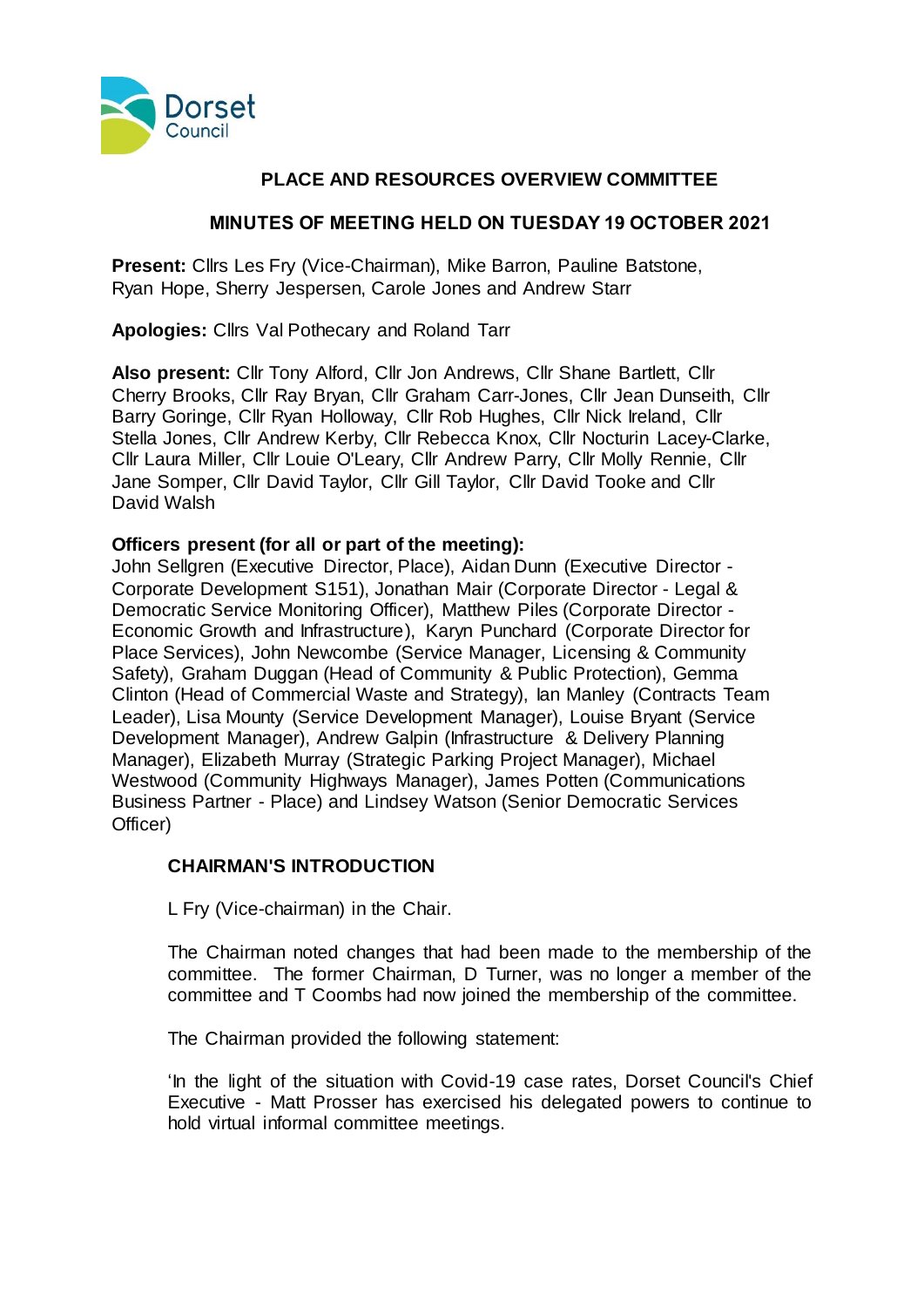Where a decision is required, committee members will express a 'minded to' decision in respect of recommendations set out in officer reports, with decisions being taken under officer delegated authority in the light of 'minded to' decisions expressed by members in the virtual meetings. Any decisions or recommendations required will be confirmed by the appropriate officer at the conclusion of the committee's debate on an agenda item.'

The Chairman noted that the committee needed to appoint a Vice-chairman for the meeting. It was proposed by T Coombs seconded by S Jespersen that C Jones be elected Vice-chairman for the meeting. This was supported by the committee.

# 22. **Declarations of interest**

There were no declarations of interest.

### 23. **Chairman's Update**

L Fry expressed his thanks to D Turner for his former work as Chairman of the committee.

In addition, he noted that an item on guidance associated with 20mph speed limit approach, would be brought to the committee in the New Year. He noted that the officer involved in this work, Michael Potter, had now left the council, and wished him well for the future.

### 24. **Public Participation**

A question had been submitted from a member of the public. A copy of the question read out at the meeting and the response provided, is set out at Appendix 1.

In addition, a statement had been received from a member of the public and this had been published as a supplement to the agenda for the meeting. This is also included in Appendix 1 for information.

#### 25. **Questions from Members**

There were no questions submitted by councillors.

#### 26. **Taxi Licensing Policy**

The committee received and considered a report of the Service Manager for Licensing and Community Safety Operations which set out the draft Taxi Licensing Policy for Dorset Council. The draft policy had been considered by the Licensing Committee and published in draft format for a period of public consultation. The Place and Resources Overview Committee was invited to consider the draft policy and provide any comments to the Licensing Committee to be held on 17 November 2021.

Councillors considered the draft policy and comments were made in the following areas: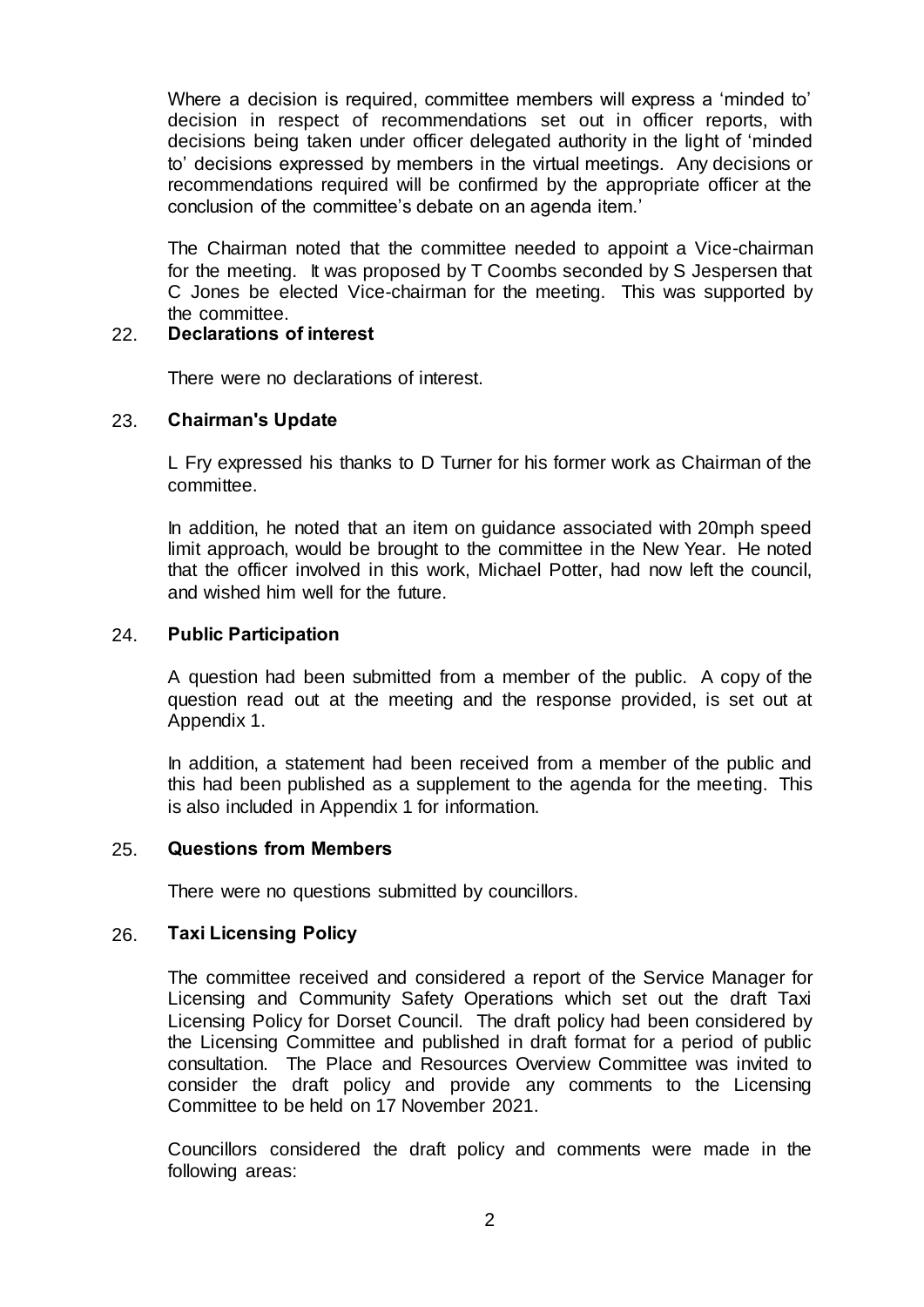- Welcoming of zoning measures in place in Weymouth
- $\bullet$  Issues around advertising there was support for further work to be undertaken in respect of advertising on taxis
- Clarification of DBS requirements
- It was noted that when fees and charges were set, there would be a concession for fully electric vehicles
- There was a request for further work to be undertaken in respect of the requirement for and use of dash cameras on taxis – this could be considered by the Licensing Committee
- Options for the provision of and content of receipts was to be reviewed
- A link to an online facility for recording lost property could be included on the relevant Dorset Council web page.

Having reviewed the draft Taxi Licensing Policy, the Place and Resources Overview Committee provided the comments as set out above to the Licensing Committee.

The Executive Director of Place confirmed that the points raised would be taken forward to the Licensing Committee.

# 27. **Household Recycling Centre (HRC) Vehicle Access Policy**

The committee received a report of the Contracts Team Leader which provided an update of the Dorset Council policy to manage the types of vehicles which could access household recycling centres to deposit household waste. The proposals had been subject to a period of public consultation and the proposed amendments were presented for consideration.

Councillors considered the issues arising from the report and during discussion, the following points were raised:

- Clarification on what was meant by a 'sole vehicle'
- Further consideration as to whether a charge could be made for more than 12 visits a year
- A further conversation could be held following the meeting as to how the council could support town and parish councils and other community groups with waste issues. However, it was noted that the current position was that this waste was commercial in nature and Dorset Council could not subsidise the service. A request was made for this position to be examined
- A request made for guidance to be included in the policy for waste in connection with second homes used as holiday lets
- A discussion around fly tipping would be welcomed
- Links could be included on the Dorset Council website to provide useful information available in this area.

It was proposed by C Jones seconded by A Starr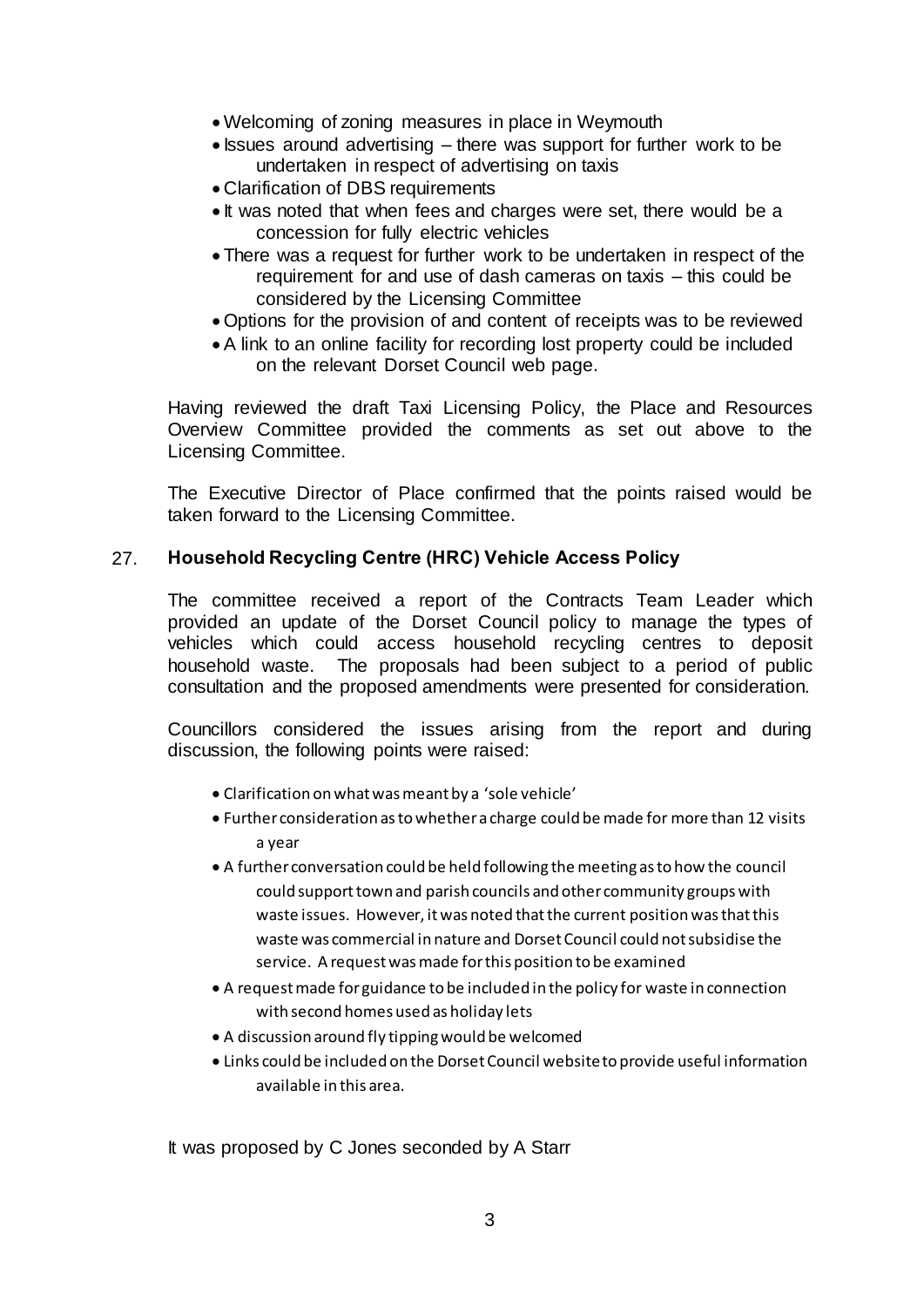# **'Minded to' Recommendation**

That the Place and Resources Overview Committee have reviewed and acknowledged the results from the public consultation and support the following amendments to the permit scheme and recommend these to Cabinet:

- 1. That sole vehicle visits are limited to 12 visits per year, this is currently unlimited. Sole vehicles are defined by the policy as vehicles which are the only vehicle belonging to a household, that is not sign written, not commercially registered and requires a permit. – see Infographic 1 in report.
- 2. That weekend access for limited entry permits is allowed and increase visits to six per year. Limited entry permits are defined by the policy for where there is more than one vehicle belonging to a household or the vehicle is commercially registered, or sign written. Currently only three visits are permitted. - see infographic 1 in report
- 3. That dual crew cab, 'pick up' type vehicles are added to in the 'needs a permit' list
- 4. That an annual declaration for permit renewal is required rather than automatic renewal of all permits.

The Executive Director of Place, having heard the debate, confirmed the 'minded to' Recommendation to Cabinet, under delegated powers on behalf of the informal meeting of the Place and Resources Overview Committee.

# 28. **Review of the Recycle for Dorset Policy**

The committee received a report of the Service Development Manager which set out a revised version of the Recycle for Dorset policy. The committee was invited to make any comments on the revised policy to the Portfolio Holder for Customer and Community Services who would be taking a decision in respect of the revised policy.

Councillors considered the revised policy and points were raised in the following areas:

- The position for a number of properties in the St Leonards and St Ives Ward was noted. These issues were recognised and liaison would be undertaken with residents affected and reasonable adjustments made on a case by case basis
- Provision for recycling and refuse facilities should be part of the planning process and taken into consideration by developers
- Provision for the recycling of batteries was considered
- Information on how items not collected by kerbside recycling could be dealt with, should be provided by the council.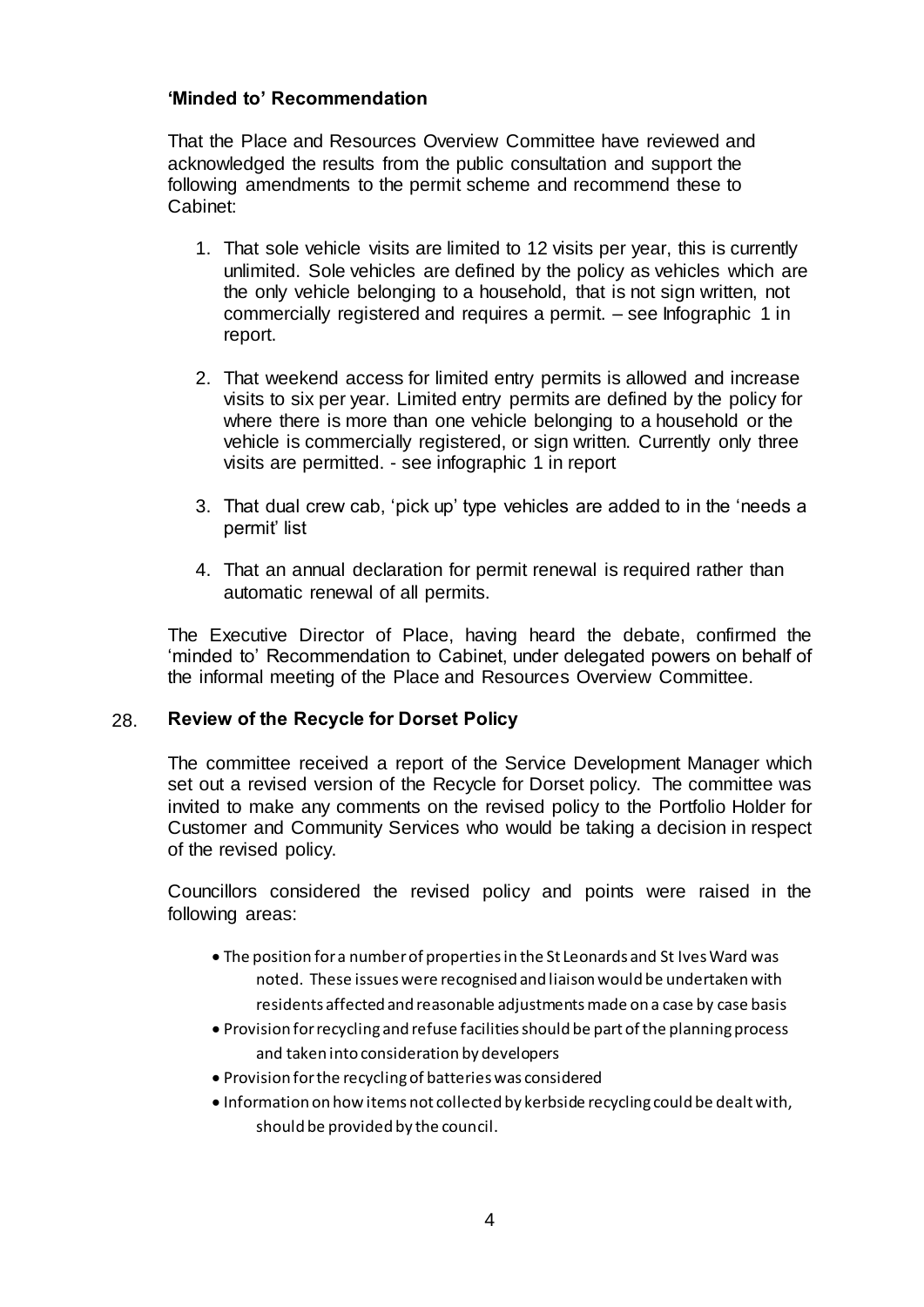It was proposed by S Jespersen seconded by C Jones

## **'Minded to' Decision**

That the Place and Resources Overview Committee support the changes made to the revised version of the Recycle for Dorset policy (appendix 2 of the report);

That the Place and Resources Overview Committee support and provide comments as set out above, to be taken into consideration by the portfolio holder in their decision to approve the revised version of the policy.

The Executive Director of Place, having heard the debate, confirmed the 'minded to' decision, under delegated powers on behalf of the informal meeting of the Place and Resources Overview Committee.

### **5 MINUTE ADJOURNMENT**

The Chairman announced that there would be a five minute adjournment at this point in the meeting.

### 29. **Review of Community Infrastructure Levy (CIL) Expenditure**

The committee considered a report of the Infrastructure and Delivery Planning Manager which reviewed the implementation of the Community Infrastructure Levy (CIL) governance arrangements and set out proposed changes to the governance arrangements. The arrangements had been considered at a meeting of the Place and Resources Scrutiny Committee on 13 July 2021 and the recommendations from the committee were included in the report.

Consideration was given to the proposed governance changes and discussion was held in the following areas:

- The role of s106 legal agreements in North Dorset when a replacement charging schedule was implemented as scheduled to do so across Dorset Council in 2023
- Recognition of the importance of delivering education infrastructure in Dorset and concern that no proposals had been forthcoming in round 1. Discussions had been held with representatives of Children's Services and proposals were expected to be received within round 2 of funding
- A question was raised as to whether direct contact should be made with schools in respect of this. The Children's Services team would be able to manage the delivery of strategic improvements coordinating which schools as necessary
- Further engagement would be held with the emergency services as part of round 2 spend
- Recognition of the role that councillors could play at an earlier stage of discussions on CIL spend
- How best to involve communities including working with town and parish councils and other local partners where appropriate.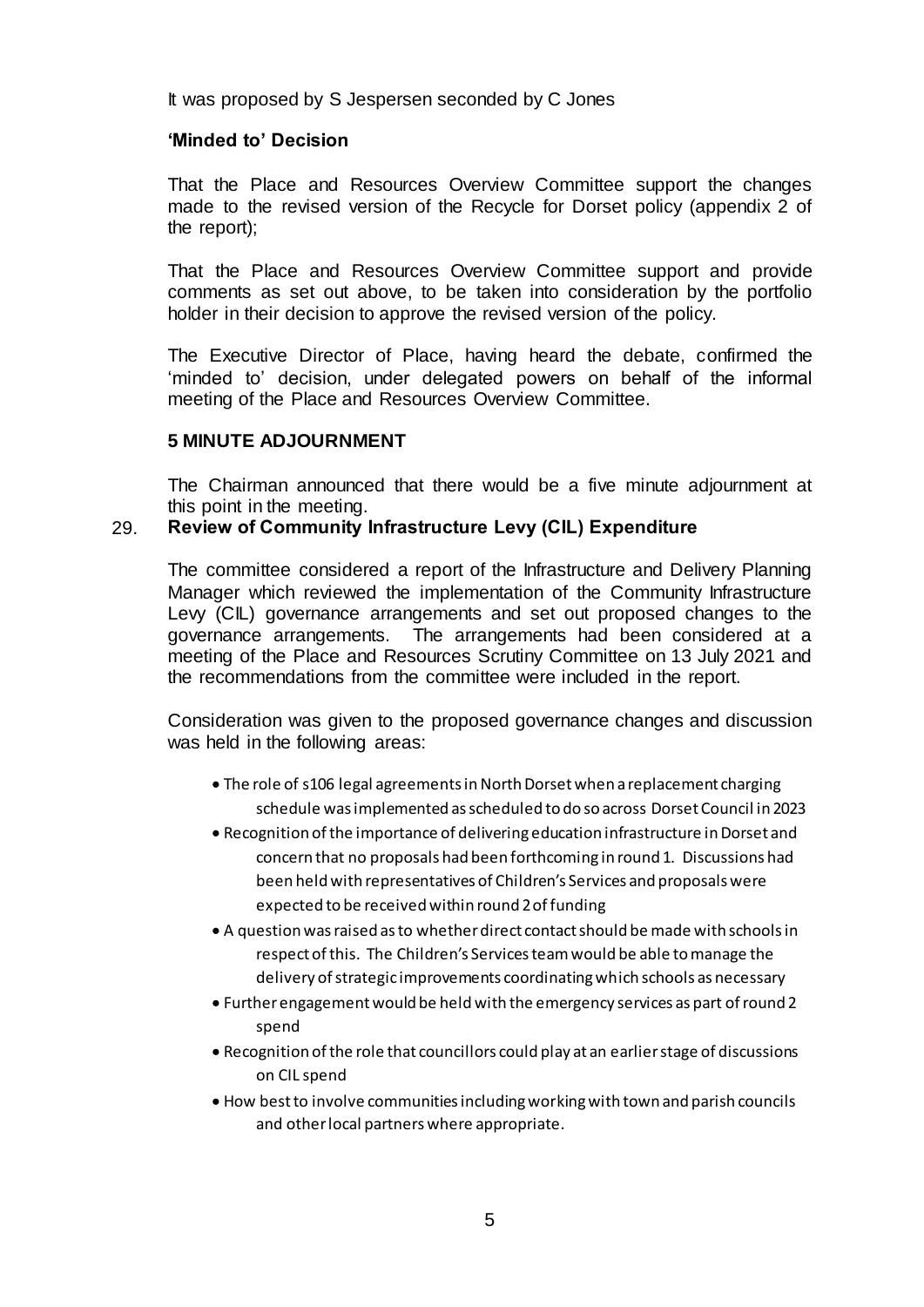It was proposed by C Jones seconded by A Starr

## **'Minded to' Recommendation**

That the proposed changes to the governance arrangements as set out in the report, including the 'minded to' recommendations from Place & Resources Scrutiny Committee 13<sup>th</sup> July 2021, be approved.

The Executive Director of Place, having heard the debate, confirmed the 'minded to' Recommendation to Cabinet, under delegated powers on behalf of the informal meeting of the Place and Resources Overview Committee.

# 30. **Phase 2 Parking Charges Transformation Project**

The committee received and considered a report of the Strategic Parking Project Manager which set out the details and recommendations of the phase 2 parking charges transformation project.

The Portfolio Holder for Highways, Travel and Environment introduced the report and thanked Councillor Cherry Brooks, former Lead Member for Highways, for her work in this area and also the Strategic Parking Project Manager for her work on the review.

The Strategic Parking Project Manager provided a presentation to the committee, which provided an overview of the report and recommendations.

Councillors considered the issues arising from the report and during discussion the following areas were covered:

- In response to comments raised with regard to the 'Pop and Shop' and 'Live, Work and Play' permits, the Portfolio Holder indicated he was happy to talk to councillors about issues in their areas and to discuss further, points raised and make adjustments where appropriate
- Further work was to be undertaken as part of phase 3 of the transformation project
- The purpose of phase 2 was to harmonise arrangements across the Dorset Council area
- The scale of charges was discussed and examples noted of arrangements for parking in other council areas
- The situation with parking in Wimborne and Verwood werehighlighted and further discussion could be held with ward councillors
- The implementation date for the changes was yet to be confirmed
- Payment arrangements and opportunities to move to a digital platform to allow for ease of payment were noted
- Car parks had been included in the council's asset management plan and areas such as improvement of standards and commercial opportunities would be considered as part of future phases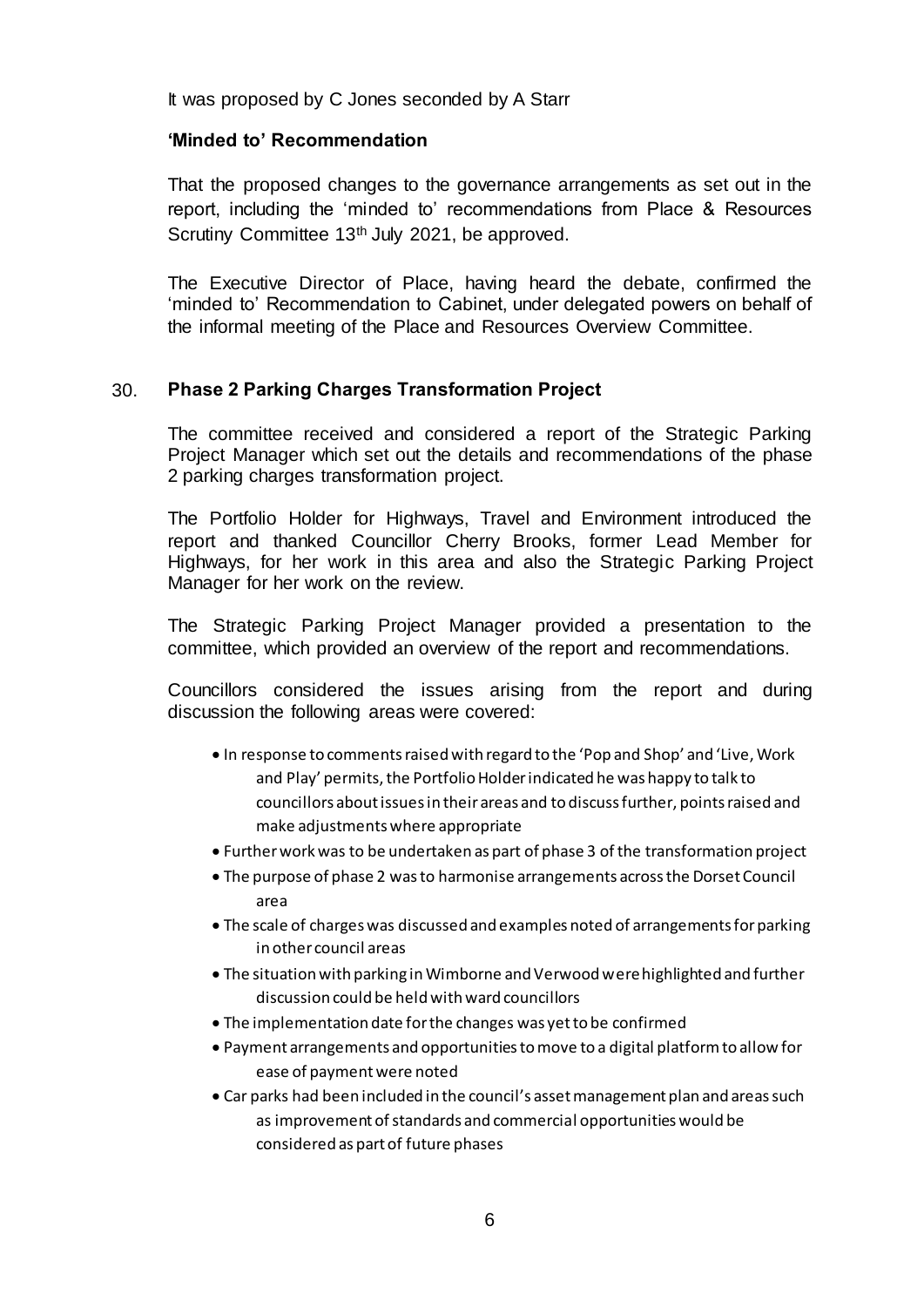- A review of arrangements for car parking in other areas had been undertaken and learning would continue to be taken from other councils
- Links to the Local Transport Plan and Local Plan were noted
- This was a living plan over a 5-year period
- The Portfolio Holder indicated that the banding for Shaftesbury could be discussed with local councillors.

It was proposed by C Jones seconded by A Starr

## **'Minded to' Recommendation**

| supported: | are | recommendations                                                               | following | the           | That |
|------------|-----|-------------------------------------------------------------------------------|-----------|---------------|------|
| season     |     | Align the day rate in the main tourist locations car parks during peak<br>low |           | and           |      |
|            |     | Align charges in all other car parks (rural and town locations)               |           | <sup>2.</sup> |      |
|            |     | Align on-street parking charges in areas that already have on-street          |           | 3.            |      |

4. Withdraw all current car park permits and introduce a long stay and short stay car park permit for residents and workers in the Dorset Council area.

pay & display

The Executive Director of Place, having heard the debate, confirmed the 'minded to' Recommendation to Cabinet, under delegated powers on behalf of the informal meeting of the Place and Resources Overview Committee.

# 31. **Dorset Highways Policies**

The committee received a report of the Community Highway Manager which set out two highways policies which had been amended in line with the decision of the Highways and Transport Task and Finish Group. The committee was invited to make any comments to the Portfolio Holder for Highways, Travel and Environment.

Councillors considered the issues arising from the report and comments were made in the following areas:

- Issues around the maintenance of car parks was to be considered and a further report provided to councillors
- A comment was made that Place Directorate budgets, including highways, should not be disproportionally cut as part of the forthcoming budget considerations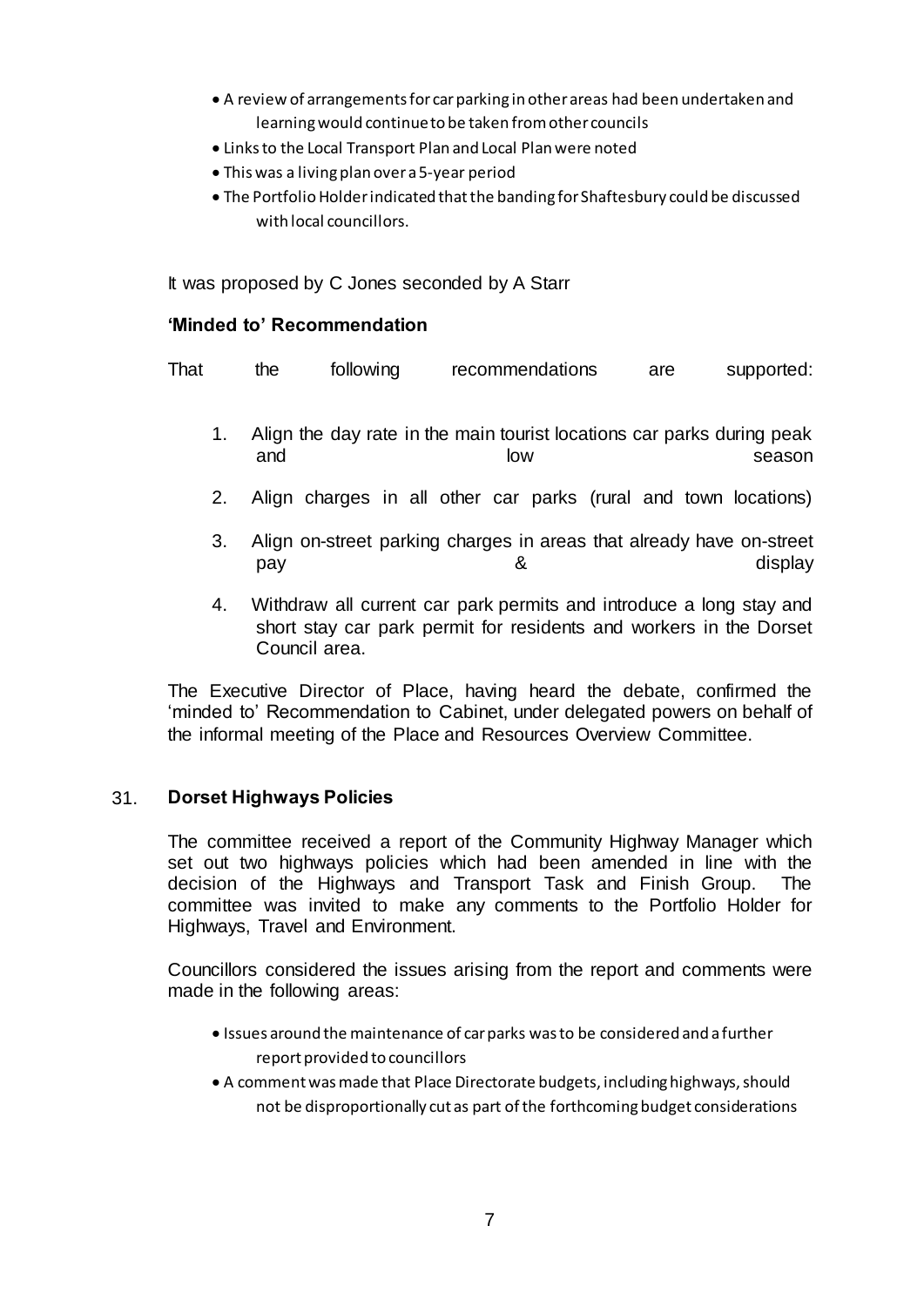In accordance with the Constitution, at this point in the meeting it was proposed by C Jones seconded by S Jespersen that the meeting continue beyond 3 hours. This was supported by the committee.

- Discussions were ongoing in respect of a project to join up cycleways and bridleways
- The processes for how the council responded to pot holes were discussed. Information provided by the council in this area was being reviewed and discussion would be held with the Communications Team
- Regular webinars on highways issues were held for councillors.

It was proposed by C Jones seconded by M Barron

## **'Minded to' Decision**

That the Place and Resources Overview Committee support the following action, in line with the decision of the highways & transport task and finish group:

Adoption of the following revised and amended policies:

Code of Practice for the classification of highway safety hazards and defects Highway inspectors' guidance manual

The Executive Director of Place, having heard the debate, confirmed the 'minded to' decision, under delegated powers on behalf of the informal meeting of the Place and Resources Overview Committee.

# 32. **Place and Resources Overview Committee Forward Plan**

Councillors noted the committee's forward plan and it was noted that an additional meeting of the committee had been scheduled for 10 November 2021, to consider reports on 'Future Revenues and Benefits Service for Dorset Council' and 'Anti-social Behaviour Public Spaces Protection Orders'.

#### 33. **Urgent items**

There were no urgent items.

#### 34. **Exempt Business**

There was no exempt business.

# **APPENDIX 1 - PUBLIC PARTICIPATION**

# **Agenda item 4 - Public Participation**

# **Question from Robert Rodway**

Re. Agenda item 10. Phase 2 Parking Charges Transformation Project.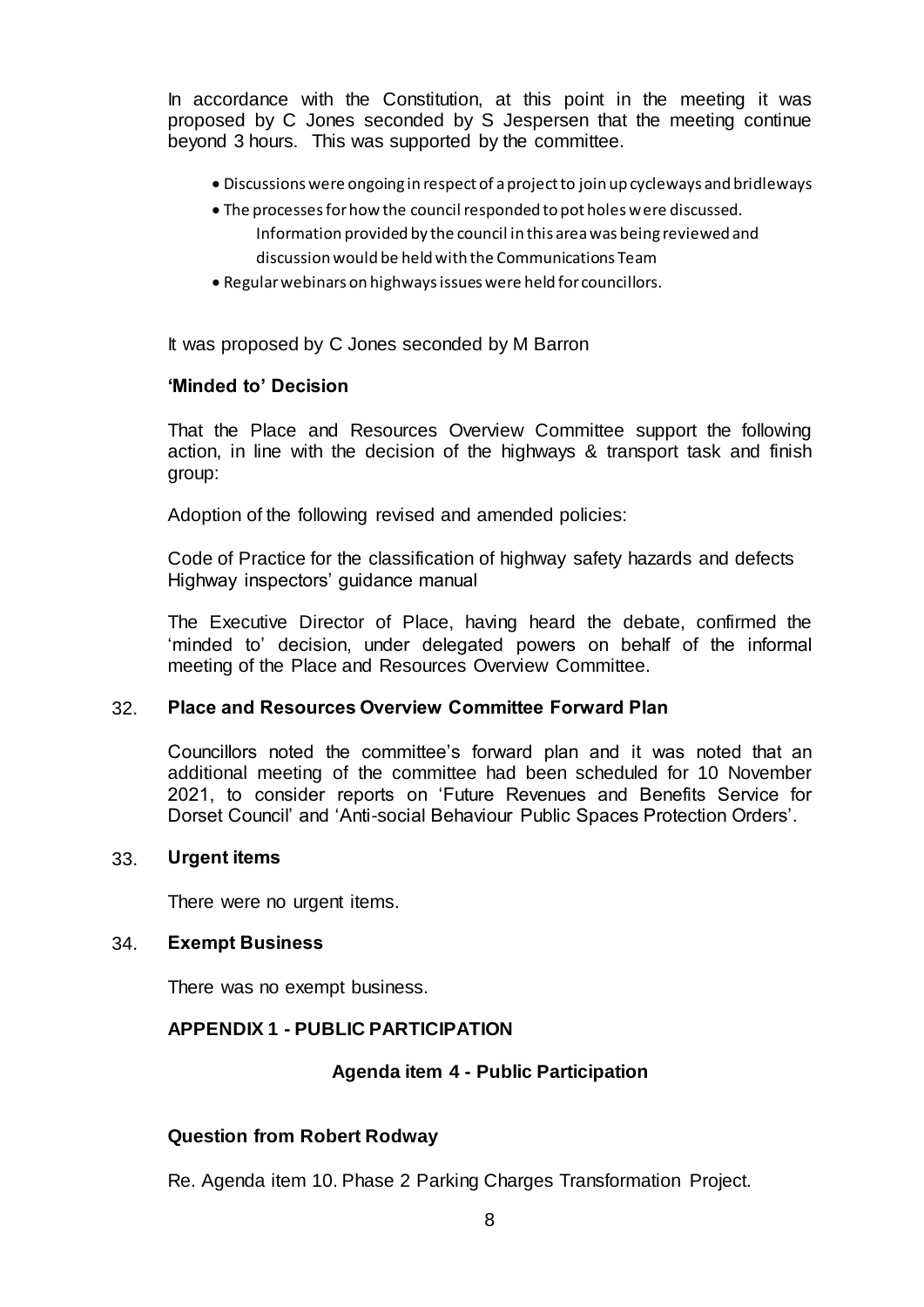"The existing residents parking permit for Wimborne Town Centre will increase from £80 to £260 under this proposal (report item 9.1(c)ii). As only 17% of respondents support this increase and the two most repeated comments were that *parking charges were too high* and *permits should be kept affordable*, may I ask the report authors to please provide the evidence to support their claim that this is what residents have asked for?"

## **Response from Portfolio Holder for Highways, Travel and Environment**

The comments referred to in the question relate to the charging strategy which spans the entire Dorset Council area, so cannot be used to refer to Wimborne only.

At the moment, our residents car park permits across the county range in price from £95 to £430, and the terms and conditions vary greatly. This is inconsistent, unfair for residents and needed addressing.

A number of options were discussed during the decision-making period, but it was decided that the fairest option was to give all residents the same long stay permit that enables them to use Dorset Council car parks for work. medical appointments, shopping and other activities. In the long run this would be cheaper than paying on an hourly rate.

We appreciate that some people will see an increase in their permit price, conversely others will see a decrease in their permit price. The alternative was to keep everything as it is, with some people paying over four times more than others depending on where they live in Dorset. This option did not fulfil our pledge to have a fair and equitable scheme across our car parks.

It should also be noted that Dorset Council has no legal responsibility for providing parking for residents who do not have parking at their property, however as Dorset residents we also understand the difficulties the lack of parking can cause and so have tried to find a solution that works for everyone.

#### **Statement from John Gatrell (Wimborne Residents Action Group)**

I am writing on behalf of Wimborne town-centre residents. The recent review of parking fees across the County has led to a more than threefold increase in the fee for Wimborne residents who have an unavoidable need to use towncentre car parks – from £80.00 to £260.00.

I understand that papers supplied by Dorset Council to Wimborne Minster Town Council during the consultation process failed to indicate the likely impact of the changes on residents. Wimborne Minster Town Council discussed the changes during the consultation period and concluded that the charges would not adversely affect Wimborne residents. At that time, this was a reasonable interpretation as the proposed increases were not included in that consultation. Indeed, they only became known once the opportunity to